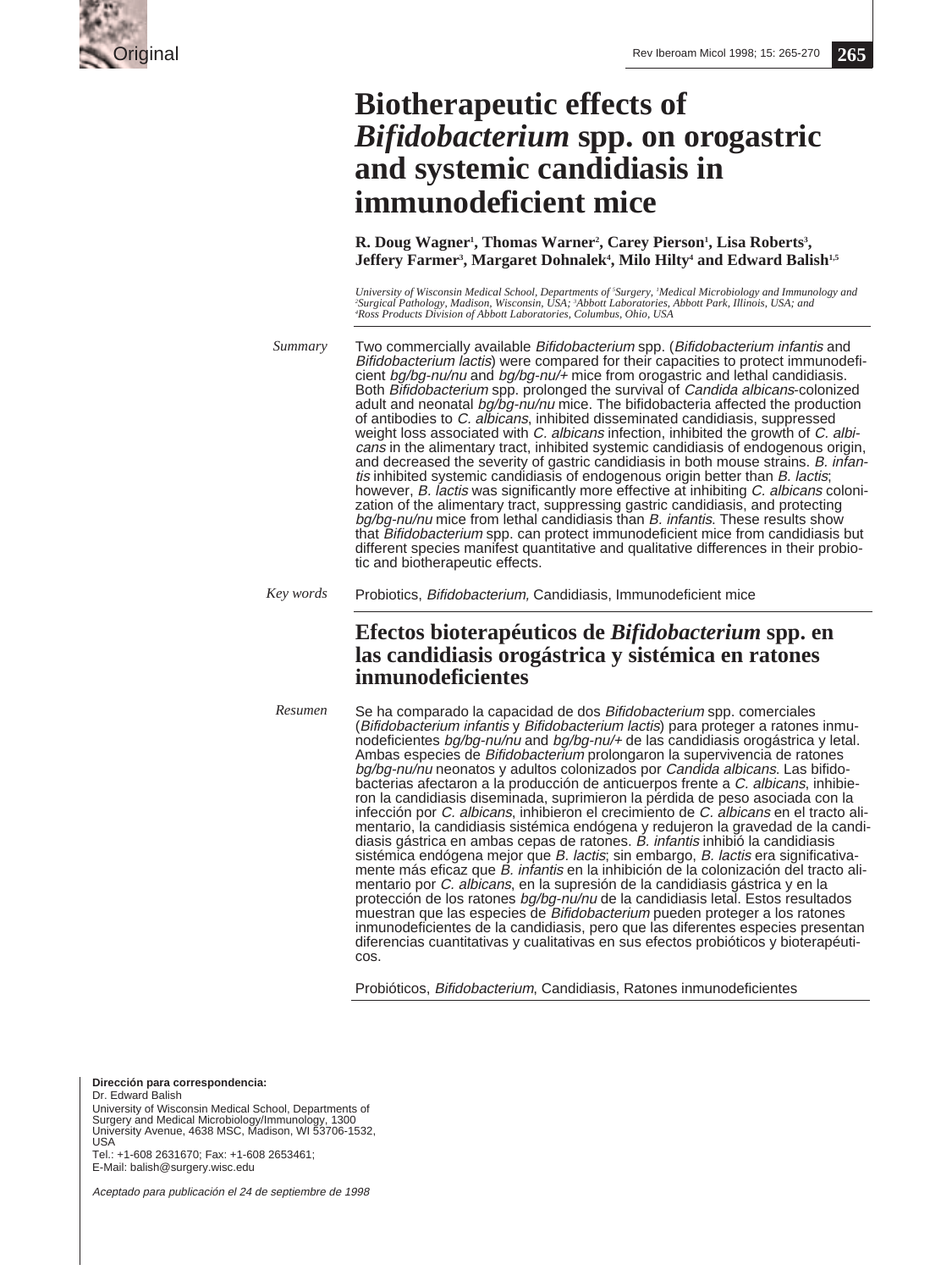Probiotic bacteria can produce bacteriocin-like compounds that inhibit infectious microorganisms [1], they can adhere to the epithelium of the alimentary tract and block adherence of pathogens [2,3], and they can stimulate host defense mechanisms [4-7]. *Bifidobacterium* spp. are commensal intestinal bacteria that are used as probiotics, i.e., live bacteria that can be used as food supplements to provide beneficial effects to the host  $[8,9]$ . Commercial sources sell cultures of *Bifidobacterium* spp. for use as probiotics.

In humans, *Bifidobacterium* spp., alone or with other bacteria, have been able to decrease colonic inflammation in the elderly [10], prevent colonization by opportunistic pathogenic enterobacteria in antibiotic-treated radiotherapy patients [11], prevent antibiotic-associated diarrhea [12], and prevent rotavirus diarrhea in infants [13]. In rodent experiments, *Bifidobacterium* spp. protected mouse pups from rotavirus diarrhea [14], reduced the rate of gut translocation by enteropathogenic *Escherichia coli* [15], and enhanced mitogenic responses by immune cells [16,17].

A good deal of evidence supports the probiotic activity of *Bifidobacterium* spp.; however, it is clear that studies are needed to document the capacity of different probiotic bacteria to produce beneficial health benefits for a host. In this study, we assessed the probiotic effects of two *Bifidobacterium* spp. (*Bifidobacterium infantis* and *Bifidobacterium lactis*), obtained from two different commercial culture sources, for their capacity to protect immunodeficient *bg/bg-nu/nu* and *bg/bg-nu/+* mice from orogastric candidiasis and systemic candidiasis of endogenous origin.

# **MATERIALS AND METHODS**

*Microorganisms.* Commercial starter cultures of probiotic bacteria were obtained from the following sources: *B. infantis* was a human isolate obtained from Rhone-Poulenc, Madison, Wis. The *Bifidobacterium* Bb-12 isolate was provided by Chr. Hansen's Laboratory, Inc., Milwaukee, Wis. Dr. Mario Marcon (Children's Hospital, Columbus, Ohio) has determined, by ribosomal RNA typing, that both isolates used in this study have close identity with *Bifidobacterium animalis* (personal communication). Contrary to the latter information, *Bifidobacterium* Bb-12 has been reclassified as *B. lactis* [18], and will be referred to by that name in this manuscript. Bacteria were grown overnight in deMan, Rogosa, Sharpe (MRS) medium (Difco, USA) or on plates of MRS medium with 1.5% agar in anaerobe jars (Gaspack; BBL, USA) containing anaerobic generators (AnaeroPack System®; Carr-Scarborough Microbiologics, USA) at 37°C. *C. albicans* was cultured on Sabouraud's dextrose agar (SDA; BBL, Becton-Dickinson Microbiology Systems) at 37°C. Microbiological identification was verified using the API 50CH biochemical identification system (BioMerieux-Vitek, USA) and cellular fatty acid chromatography (MIDI, Inc., USA).

*Mice.* C57BL/6 *bg/bg-nu/nu* and *bg/bg-nu/+* mice [19] were obtained from breeding stocks maintained at the University of Wisconsin Gnotobiote Laboratory, Madison, (http://www.biostat.wisc.edu/ gnotolab/gnotolab.html). Germfree (GF) male *bg/bg-nu/nu* and female *bg/bg-nu/+* mice were mated to obtain litters of approximately equal numbers of nude and heterozygous mice. Groups of breeder mice, their progeny, and all adult mice were housed in sterile flexible film isolators and colonized with pure cultures of either *C. albicans* or one of the

*Bifidobacterium* isolates by swabbing their oral and anal orifices with 1 ml  $(1 \times 10^7 \text{ CFU/ml})$  of inoculum. Mice colonized with either *B. infantis* or *B. lactis* were orally inoculated with cultures of *C. albicans* (swabbed orally with 1 X 107 CFU/ml *C. albicans*) for assessment of the effects of probiotics on colonization and infection by *C. albicans*. Swabs soaked with inoculum were rubbed on the os and anus of each mouse and additional inoculum was added to food pellets and water bottles (1 ml per food pellet and 10 ml per 250 ml bottle of water) to assure colonization. Microbial colonizations were monitored with quantitative cultures of homogenized and seriallydiluted feces collected from mice housed in the gnotobiotic isolators. Dilutions of homogenized feces were made on SDA and incubated aerobically at 37°C for *C. albicans*, or on MRS agar incubated anaerobically (AnaeroPack®) at 37°C for *B. infantis* or *B. lactis*. All mice were given autoclave-sterilized food and water *ad libitum*, and autoclave-sterilized bedding. Bacterial and fungal cultures were carried out weekly to verify the microbial integrity of the experiment.

Although not conducted simultaneously, the *B. infantis* and *B. lactis* experiments overlapped in time. The need for separate isolators for each organism required individual experiments, which were all conducted under identical conditions.

*Survival and growth of immunodeficient mice.* Survival of mice born to GF or gnotobiotic mothers was assessed at 4 and 8 weeks of age. Survival of *B. infantis*or *B. lactis*-colonized adult mice was assessed at 4 and 8 weeks after oral colonization with *C. albicans*.

Body weights were measured on a Sartorius balance (Brinkman Instruments, USA). Body weights of adult mice and growth rates of newborn mice between 4 and 8 weeks of age were compared with weights of GF control mice.

*Gastrointestinal (GI) tract colonization*. Quantitative cultures of fecal pellets obtained from the mice at 3 days and weekly after colonization demonstrated that the mice were colonized by the microorganisms. *B. infantis*, *B. lactis* and *C. albicans* colonization of the GI tracts of mice was assayed by counting colonies of viable microbes (CFU) recovered from feces and the contents of the stomachs, small and large intestines, and ceca of euthanized mice. Contents were washed out of the intestines with sterile water, serially diluted, and 50 µl aliquots were inoculated onto SDA and MRS agar plates. The MRS plates were incubated anaerobically and the SDA plates were incubated aerobically at 37°C. A 1 ml aliquot of each 5 ml suspension of intestinal contents was dried overnight in a tared aluminum weighing dish at 80°C. The dried dishes were cooled to room temperature and weighed. The number of viable *C. albicans* or bacteria are reported as CFU/g (dry weight) of intestinal contents or feces.

*Systemic candidiasis of endogenous origin*. The spleens, livers, and kidneys were aseptically excised, homogenized in glass tissue grinders with 5 ml sterile distilled water, serially diluted, and cultured on SDA or anaerobic MRS agar to assess systemic dissemination of *C. albicans* and the bacteria. The number of *C. albicans* or bacteria in the internal organs are reported as CFU/g (dry weight) tissue.

*Histological evaluation.* The tongues, esophagi, stomachs, hard palates, rectums, and the major internal organs of the mice were fixed in 10% formaldehyde in pH 7.4 PBS. The fixed tissues were dissected, embedded in paraffin, sectioned onto slides for staining with hematoxylin and eosin, Gomori methenamine silver stain for fungi,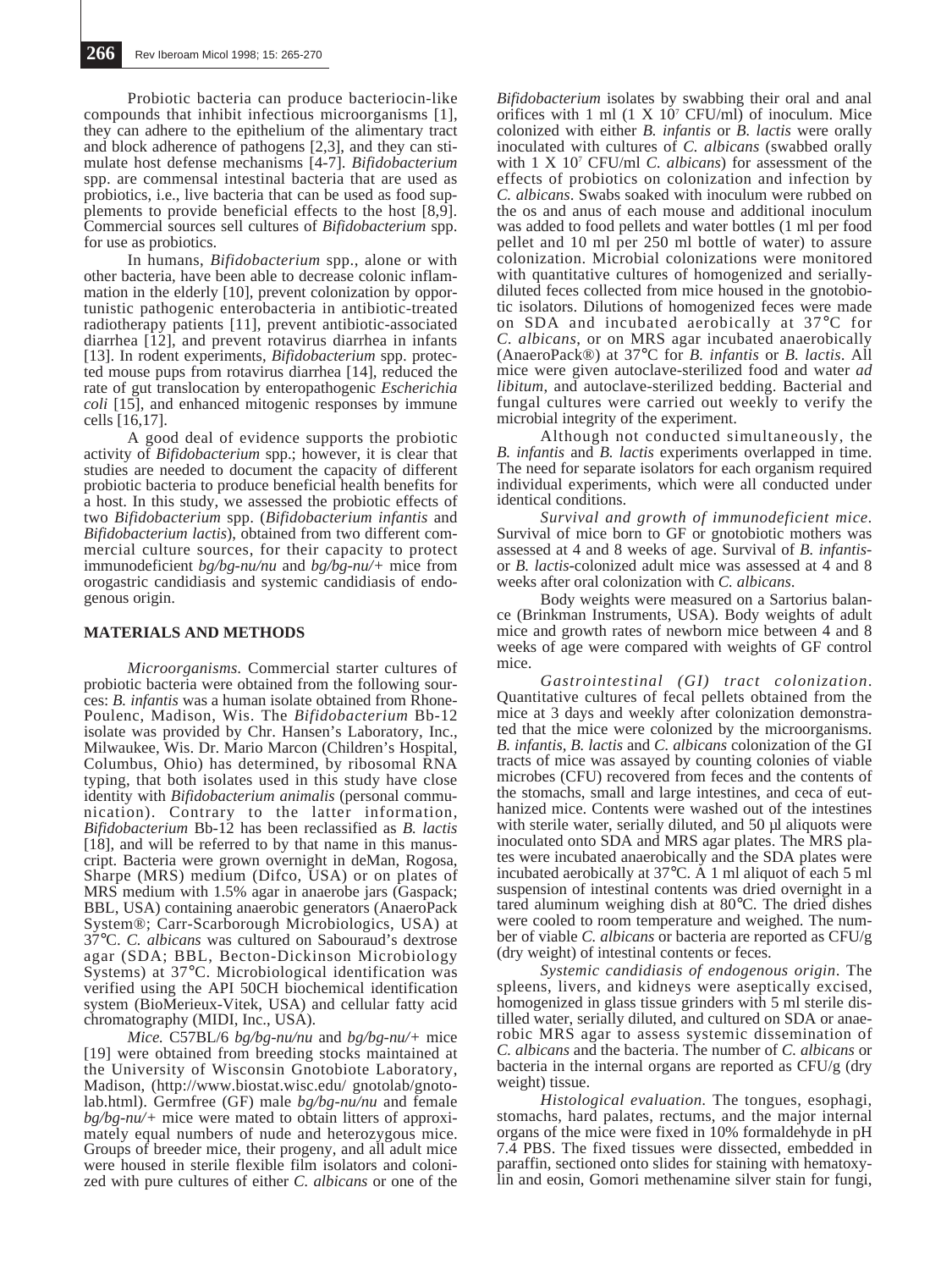and for a Gram stain. Tissue samples from all sections of the alimentary tract and from the major internal organs were evaluated by a pathologist for evidence of infection, using the following criteria: Histopathology score (0 to 5) in infected tissues  $-$  (0) no infection evident; (1) 1-10 microorganisms (yeast and hyphae of *C. albicans*)/high power field (HPF,  $400X$ ); (2) 10-50 microorganisms/HPF; (3) 50-100 microorganisms/HPF; (4) confluent microorganisms/HPF; and (5) confluent microorganisms/HPF with hyphal penetration of viable tissues (yeast and hyphae of *C. albicans*).

*Isotypic immunoglobulin responses to probiotics,* C. albicans *or probiotics and* C. albicans. Serum immunoglobulin production by *bg/bg-nu/nu* or *bg/bg-nu/+* mice that were monoassociated with *B. infantis*, *B. lactis*, or *C. albicans* or diassociated with *C. albicans* and *B. infantis* or *B. lactis* was measured using radial immunodiffusion, as previously described [6,7].

*Statistical analyses.* Repeated measures Analysis of Variance (ANOVA) was used to test for differences in numbers of viable bacteria and *C. albicans* in the alimentary tract and internal organs of mice. The culture data were  $log_{10}$  transformed to better meet the assumptions of ANOVA. ANOVA with the rank sum test was used to evaluate the significance of differences in histopathology scores of *C. albicans*-monoassociated or *C. albicans* and *B. infantis*- or *B. lactis*-diassociated mice.

#### **RESULTS**

*Bifidobacteria colonization.* Quantitative cultures of bifidobacteria in feces from mice 3 days or 12 weeks after colonization were similar. Average numbers of *B. infantis* in feces from groups of 10 mice colonized 4 to 12 weeks were  $9.9 \pm 0.3$  and  $10.3 \pm 0.3 \log_{10}$  CFU/g (dry weight) in *bg/bg-nu/nu* and *bg/bg-nu/+* mice, respectively. The average numbers of *B. lactis* in *bg/bg-nu/nu* and  $bg\overline{b}g\overline{b}g\overline{b}m\overline{u}$  mice, respectively were 9.8  $\pm$  0.2 and 9.8  $\pm$  $0.1$  log<sub>10</sub> CFU/g (dry weight). These levels of colonization by bifidobacteria were the same for adult germfree mice and for mice born to females colonized with a *Bifidobacterium* spp. No significant differences were evident in the number of bifidobacteria present in the intestinal tract of mice ( $p < 0.05$ ).

*Populations of* C. albicans *in the GI tract.* Compared with *C. albicans*-monoassociated mice, *bg/bgnu/nu* and *bg/bg-nu/+* mice that were diassociated with *C. albicans* and *B. infantis* or *B. lactis* had significantly fewer *C. albicans* in their stomachs and intestines (Table 1). Data in Table 1 also show that *B. lactis* suppressed *C. albicans* numbers in the intestines of *bg/bgnu/nu* mice better than *B. infantis*.

*Probiotic inhibition of systemic candidiasis by* B. infantis *or* B. lactis*.* Compared to dissemination in mice colonized with only *C. albicans* (75% dissemination in *bg/bg-nu/nu* mice and 36% dissemination in *bg/bgnu/+* mice), the presence of either *B. infantis* or *B. lactis* in the alimentary tract reduced the incidence of disseminated candidiasis in *bg/bg-nu/nu* mice (Table 2). Less systemic candidiasis of endogenous origin in *bg/bg-nu/+* mice was detected in *B. infantis* than in *B. lactis*-colonized mice (Table 2).

| Table 2. Inhibition of systemic candidiasis by B. infantis or B. lactis. |  |
|--------------------------------------------------------------------------|--|
|                                                                          |  |

| Microbial status                          |                                    | bq/bq-nu/nu mice                   | $bq/bq$ -nu/+ mice                |                                 |  |
|-------------------------------------------|------------------------------------|------------------------------------|-----------------------------------|---------------------------------|--|
|                                           | incidence <sup>a</sup><br>(% )     | No. of<br>C. albicans <sup>®</sup> | incidence <sup>a</sup><br>$(\% )$ | No. of<br>$C.$ albicans $\circ$ |  |
| C. albicans<br>C. albicans plus:          | 75                                 | $7.0 \pm 0.1$                      | 36                                | $6.8 \pm 1.2$                   |  |
| $B.$ infantis $\circ$<br><b>B.</b> lactis | 14 <sup>d</sup><br>38 <sup>d</sup> | $4.6 \pm 0.6$<br>$3.6 \pm 0.1$     | 12 <sup>d</sup><br>22             | $3.6 \pm 0.2$<br>$3.4 \pm 0.2$  |  |

a: % incidence= % mice with disseminated candidiasis, n= 13 to 21 mice/group.<br>b: No. of C. *albicans*= Mean ± SEM log10 CFU *C. albicans*/g homogenized (spleen, liver, and kidney) tis-<br>sue (dry weight).<br>sue (dry weight).<br>

*Histological examination of tissues from probioticcolonized mice.* Gastric candidiasis, which increased in severity over an 8 week colonization study of *C. albicans*monoassociated *bg/bg-nu/+* mice, was inhibited by *B. infantis* and *B. lactis* (Table 3). Although both *B. infantis* and *B. lactis* inhibited gastric candidiasis, *B. lactis* inhibited gastric candidiasis significantly better than *B. infantis* (Table 3).

| Table 3. Histopathology of gastric candidiasis in mice colonized with |
|-----------------------------------------------------------------------|
| C. albicans and B. infantis or B. lactis.                             |
|                                                                       |

|                                                | Average histopathology severity score <sup>®</sup> (no. of mice) |                             |              |               |      |                                                               |  |  |
|------------------------------------------------|------------------------------------------------------------------|-----------------------------|--------------|---------------|------|---------------------------------------------------------------|--|--|
|                                                | bq/bq-nu/nu                                                      |                             |              | $bq/bq$ -nu/+ |      |                                                               |  |  |
| Microbial status                               | 2 wk                                                             | 4 wk                        | 8 wk         | 2 wk          | 4 wk | 8 wk                                                          |  |  |
| C. albicans<br>C. albicans plus:               | 3(11)                                                            | 3(6)                        | $\star$      | 2(37)         |      | $3(12)$ $3(17)$                                               |  |  |
| $B.$ infantis <sup>b</sup><br><b>B.</b> lactis |                                                                  | 4(3)<br>$0(7)$ <sup>c</sup> | 2(6)<br>0(1) |               |      | 1 $(5)^{\circ} 2 (8)^{\circ}$<br>$0(15)^{\circ} 1(8)^{\circ}$ |  |  |

\*Mice died before time point.<br>
\*Mice died before time point.<br>
2) To-Solmonogy score = (0) no evidence of infection; (1) 1-10 microorganisms/high power field (HPF),<br>
2) 10-50 microorganisms/HPF (yeast and hyphae of *C. albi* 

*Survival of mice co-colonized with a* Bifidobacterium *sp. and* C. albicans. Adult *bg/bg-nu/nu* mice diassociated with *C. albicans* and *B. infantis* survived significantly longer than *C. albicans*-monoassociated mice; however 100% of the adult *bg/bg-nu/nu* mice diassociated with *C. albicans* and *B. lactis* survived for 12

Table 1 Bifidobacterium spp. inhibit C, albicans in the gastrointestinal tracts of gnotobiotic mice

|                                        |                                    | bg/bg-nu/nu mice                               |                                              |                                              |                                                |                                          | $bq/bq-nu/+$ mice                  |                                                |                                        |                                              |
|----------------------------------------|------------------------------------|------------------------------------------------|----------------------------------------------|----------------------------------------------|------------------------------------------------|------------------------------------------|------------------------------------|------------------------------------------------|----------------------------------------|----------------------------------------------|
| Microbial status                       | Stomach                            | Sm. Int.                                       | Cecum                                        | Colon                                        | Feces                                          | Stomach                                  | Sm. Int.                           | Cecum                                          | Colon                                  | Feces                                        |
| C. albicans alone<br>C. albicans plus: | $8.8 \pm 0.2$                      | $9.1 \pm 0.2$                                  | $9.4 \pm 0.0$                                | $9.1 \pm 0.4$                                | $9.8 \pm 0.1$                                  | $8.4 \pm 0.2$                            | $8.1 \pm 0.3$                      | $9.1 \pm 0.2$                                  | $8.3 \pm 0.2$                          | $8.6 \pm 0.2$                                |
| B. infantis <sup>®</sup><br>B. lactis  | $6.4 \pm 0.7$ °<br>$5.7 \pm 0.7$ ° | $7.8 \pm 0.3$ °<br>$6.0 \pm 0.5$ <sup>cd</sup> | $8.4 \pm 0.2$<br>$6.9 \pm 0.6$ <sup>cd</sup> | $7.3 \pm 0.2$<br>$6.5 \pm 0.3$ <sup>od</sup> | $8.3 \pm 0.1$ °<br>$7.3 \pm 0.1$ <sup>cd</sup> | $6.7 \pm 0.1$ °<br>$6.7 \pm 0.1^{\circ}$ | $6.6 \pm 0.1$ °<br>$6.6 \pm 0.1$ ° | $7.2 \pm 0.3^{\circ}$<br>$6.6 \pm 0.3^{\circ}$ | $6.5 \pm 0.2$<br>$6.1 \pm 0.5^{\circ}$ | $8.3 \pm 0.1$<br>$6.8 \pm 0.3$ <sup>cd</sup> |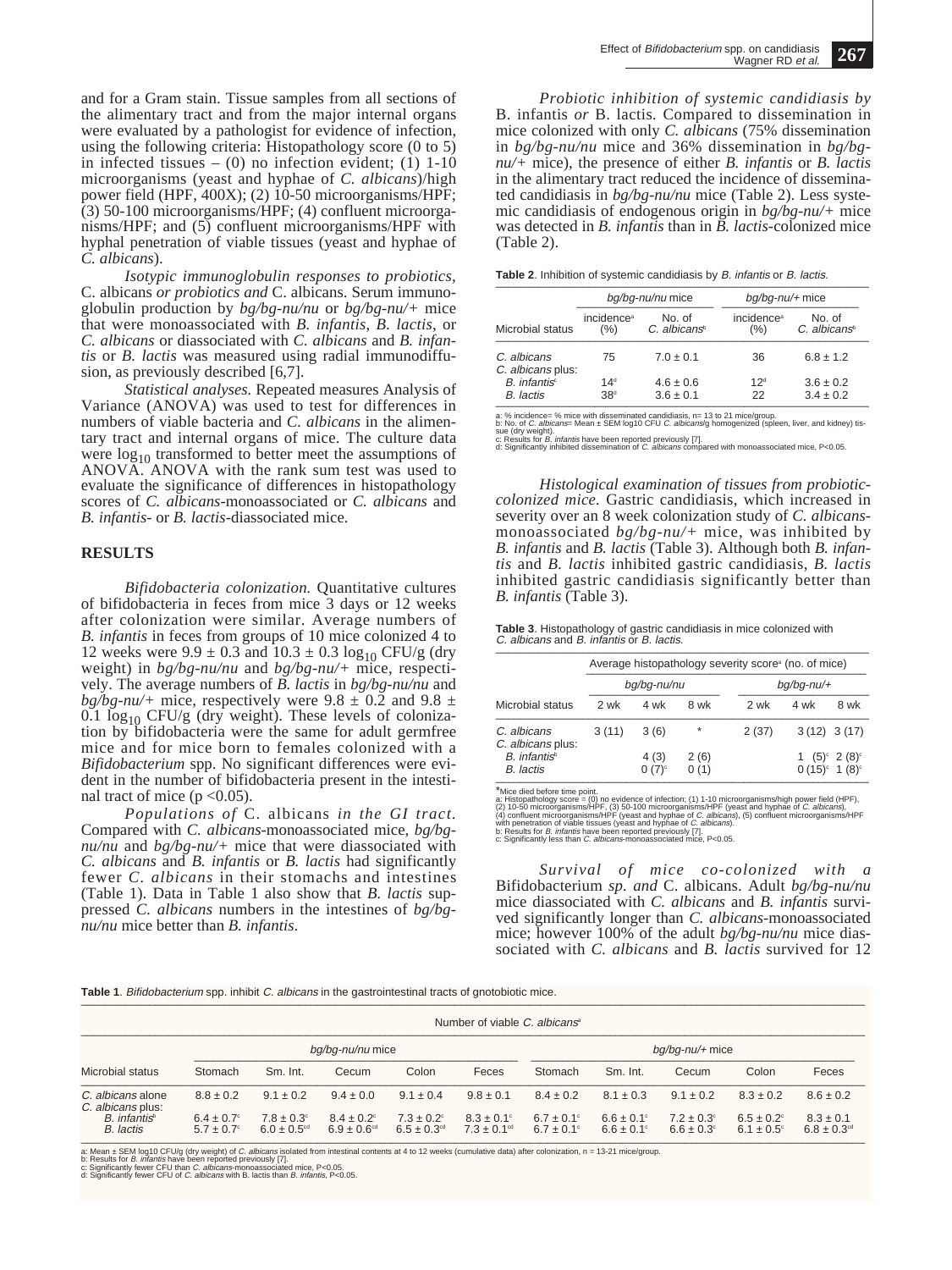| <b>Table 4.</b> Protection of immunodeficient mice from lethal candidiasis by |
|-------------------------------------------------------------------------------|
| B. infantis or B. lactis.                                                     |
|                                                                               |

|                                                  | % Survival (no. mice/group)                   |                                              |                      |                          |  |  |
|--------------------------------------------------|-----------------------------------------------|----------------------------------------------|----------------------|--------------------------|--|--|
|                                                  |                                               | bg/bg-nu/nu                                  | $bg/bq$ -nu/+        |                          |  |  |
| Microbial status                                 |                                               | 4 wk % (n) 8-12 wk % (n)                     |                      | 4 wk % (n) 8-12 wk % (n) |  |  |
| Adult mice                                       |                                               |                                              |                      |                          |  |  |
| C. albicans<br>C. albicans plus:                 | 50(14)                                        | 0(7)                                         | 100 (24)             | 100(24)                  |  |  |
| $B$ infantis <sup>a</sup><br>B. lactis           | 95 (19) <sup>b</sup><br>100 (9) <sup>b</sup>  | 61 (18) <sup>b</sup><br>100 (6) <sup>b</sup> | 100 (18)<br>100 (21) | $93(15)$<br>$100(12)$    |  |  |
| Newborn mice<br>C. albicans<br>C. albicans plus: | 0(15)                                         | 0*                                           | 82 (13)              | 100(11)                  |  |  |
| B. infantis <sup>a</sup><br><b>B.</b> lactis     | 50 (18) <sup>b</sup><br>100 (18) <sup>b</sup> | 100(6) <sup>b</sup><br>50(6)                 | 100(21)<br>100 (20)  | 100(15)<br>100(13)       |  |  |

a: Results for B. infantis have been reported previously. b: Significantly increased survival compared to C. albicans-monoassociated control, p<0.05 by ANOVA and the Rank Sum test. **Table 5**. Effects of B. infantis or B. lactis on C. albicans-induced body weight loss of adult mice.  $\frac{1}{2}$ 

|                          | Mean $\pm$ SEM body weight <sup>a</sup> (g) |                              |                             |                 |  |  |  |
|--------------------------|---------------------------------------------|------------------------------|-----------------------------|-----------------|--|--|--|
|                          | bq/bq-nu/nu                                 |                              | bq/bq-nu/+                  |                 |  |  |  |
| Microbial status         | Male                                        | Female                       | Male                        | Female          |  |  |  |
| Germfree                 | $32.6 \pm 2.3$                              | $24.8 \pm 0.5$               | $32.7 \pm 0.1$              | $28.5 \pm 1.0$  |  |  |  |
| B. infantis <sup>b</sup> | $28.5 \pm 1.6^{\circ}$                      | $24.7 \pm 0.7$               | $33.2 \pm 1.4$              | $33.1 \pm 0.3$  |  |  |  |
| <b>B.</b> lactis         | $29.5 \pm 1.4$                              | $23.0 \pm 0.3$               | $32.5 \pm 0.7$              | $35.8 \pm 0.4$  |  |  |  |
| C. albicans              | $18.4 \pm 2.5^{\circ}$                      | $15.2 \pm 0.3^{\circ}$       | $31.1 \pm 0.6^{\circ}$      | $29.9 \pm 3.0$  |  |  |  |
| C. albicans plus:        |                                             |                              |                             |                 |  |  |  |
| B. infantis <sup>b</sup> | $17.7 \pm 0.2$ <sup>c</sup>                 | $18.6 \pm 1.1$ <sup>cd</sup> | $33.9 \pm 1.1$ <sup>d</sup> | $35.6 \pm 0.61$ |  |  |  |
| B. lactis                | $24.4 \pm 2.1$ °                            | $23.1 \pm 0.5$ <sup>cd</sup> | $35.7 \pm 0.6^{\circ}$      | $30.9 \pm 0.7$  |  |  |  |

a: Mice were colonized 4 to 8 weeks with *C. albicans.* There were 3 to 11 mice/group.<br>t: Results for *B. infantis* have been reported previously [6,7].<br>c: Significantly greater body weight than the *C. albicans-*monoassoc

**Table 6.** B. infantis or B. lactis protect neonatal mice from C. albicans-induced loss in body weight.

| Microbial                             | Mouse                          |                                                       | Body wt. at 4 wk. age                    |                                                              | Body wt. at 8 wk. age                                        |
|---------------------------------------|--------------------------------|-------------------------------------------------------|------------------------------------------|--------------------------------------------------------------|--------------------------------------------------------------|
| status                                | genotype                       | Male                                                  | Female                                   | Male                                                         | Female                                                       |
| Germfree                              | bq/bq-nu/nu                    | $18.8 \pm 2.2^{\circ}$                                | $16.5 \pm 1.6$                           | $25.8 \pm 1.0$                                               | $22.6 \pm 0.05$                                              |
| B. infantis <sup>®</sup>              | $bq/bq$ -nu/+<br>bg/bg-nu/nu   | $23.8 \pm 2.0$<br>$18.9 \pm 0.6$                      | $20.7 \pm 1.3$<br>$12.0 \pm 0.4$         | $30.3 \pm 0.9$<br>$18.5 \pm 3.4$                             | $24.0 \pm 0.8$<br>$21.5 \pm 0.8$                             |
| <b>B.</b> lactis                      | $bq/bq$ -nu/+<br>bq/bq-nu/nu   | $22.6 \pm 0.6$<br>$15.9 \pm 1.9$                      | $18.0 \pm 0.5$<br>$13.7 \pm 0.5$         | $28.8 \pm 0.2$<br>$24.7 \pm 0.4$                             | $23.7 \pm 0.3$<br>$21.4 \pm 0.7$                             |
|                                       | $bq/bq$ -nu/+                  | $24.7 \pm 0.1$                                        | $21.5 \pm 1.3$                           | $30.2 \pm 0.7$                                               | $25.0 \pm 0.6$                                               |
| C. albicans<br>C. albicans plus:      | $bq/bq$ -nu/+                  | $7.1 \pm 0.6^{\circ}$                                 | $21.7 \pm 2.9$                           | $11.7 \pm 1.1$ °                                             | $19.4 \pm 0.5^{\circ}$                                       |
| B. infantis <sup>®</sup><br>B. lactis | $bq/bq$ -nu/+<br>$bq/bq$ -nu/+ | $9.6 \pm 0.3$ <sup>cd</sup><br>$21.1 \pm 1.4^{\circ}$ | $24.6 \pm 1.5$<br>$17.2 \pm 0.7^{\circ}$ | $16.9 \pm 2.2$ <sup>cd</sup><br>$26.2 \pm 0.5$ <sup>cd</sup> | $23.8 \pm 1.0$ <sup>d</sup><br>$21.7 \pm 0.03$ <sup>cd</sup> |

a: Experimental results, n = 3 to 14 mice/group.<br>b: Results for *B. infantis* have been reported previously [6,7].<br>c: Significantly lower body weight than germfree control, P<0.05.<br>d: Significantly greater body weight than

weeks after oral challenge with *C. albicans* (Table 4). Compared with *C. albicans*-monoassociated mice, neonatal *bg/bg-nu/nu* mice survival was significantly prolonged in mice diassociated with *C. albicans* and either *B. infantis* or *B. lactis* (Table 4). We observed 50% mortality (before 4 weeks of age) of neonatal *bg/bg-nu/nu* mice diassociated with *C. albicans* and *B. infantis*; however, no further mortality occurred between 4 and 12 weeks. In contrast, neonatal *bg/bg-nu/nu* mice diassociated with *C. albicans* and *B. lactis* exhibited no mortality up to 4 weeks of age, but 50% mortality occurred between 4 and 12 weeks of age (Table 4). Neonatal and adult *bg/bg-nu/+* mice survived colonization with probiotic bacteria alone, with *C. albicans* alone or when diassociated with a probiotic bacteria and *C. albicans* (Table 4).

*Effects of* B. infantis *or B. lactis and* C. albicans *on adult body weights. C. albicans*-monoassociated male and female *bg/bg-nu/nu* and male *bg/bg-nu/+* mice had significantly smaller body weights than adult GF mice (Table 5). Monoassociation with either *B. infantis* or *B. lactis* did not decrease the body weights of mice as much as *C. albicans* (Table 5). Adult *bg/bg-nu/nu* mice diassociated with *C. albicans* and either *B. infantis* or *B. lactis* were significantly smaller than GF controls, but female mice in the latter groups were significantly larger than *C. albicans*-monoassociated controls (Table 5).

*Effects of B. infantis or* B. lactis *and* C. albicans *on growth of neonatal mice.* Body weights of *B. infantis*- or *B. lactis*-monoassociated *bg/bg-nu/nu* or *bg/bg-nu/+* mice, at 4 and 8 weeks of age, were not significantly different from those of GF mice (Table 6). Most *bg/bg-nu/+* mice born to *C. albicans*-monoassociated dams were significantly smaller than their age-matched GF counterparts (Table 6). Mice diassociated with *B. infantis* and *C. albicans* or *B. lactis* and *C. albicans* had better growth rates than *C. albicans*-monoassociated mice (Table 6).

*Immune responses*. Mice (*bg/bg-nu/+* and *bg/bgnu/nu*) monoassociated with *B. infantis*, but not *B. lactis* had increased serum IgG, IgA, and IgM compared with sera from GF controls (Table 7). Serum IgG and IgA was significantly increased in *bg/bg-nu/+* mice, but not *bg/bgnu/nu* mice after monoassociation with *C. albicans* (Table 7). In comparison to GF control sera, the levels of IgG, IgA, and IgM were elevated in *bg/bg-nu/nu* and *bg/bg-nu/+* mice diassociated with *C. albicans* and *B. infantis* (Table 7). The *bg/bg-nu/nu* mice that were diassociated with *C. albicans* and *B. lactis* produced IgG, but no IgA or IgM was detected (Table 7). The *bg/bgnu/+* mice that were diassociated with *C. albicans* and *B. lactis* had increased serum IgG, IgA, and IgM in comparison to GF controls (Table 7).

**Table 7**. Immunoglobulins in sera of gnotobiotic mice monoassociated with Bifidobacterium spp. or C. albicans or diassociated with a Bifidobacterium spp. and C. albicans.

|                          | Mouse         | Immunoglobulin in mouse sera (ug/ml) <sup>a</sup> |                            |                        |  |  |
|--------------------------|---------------|---------------------------------------------------|----------------------------|------------------------|--|--|
| Microbial status         | genotype      | lgG                                               | lgA                        | lgM                    |  |  |
| Germfree                 | bg/bg-nu/nu   | $293 \pm 51$                                      | < 200                      | $28 \pm 2$             |  |  |
|                          | bq/bq-nu/+    | $301 \pm 123$                                     | < 200                      | $26 \pm 9$             |  |  |
| B. infantis <sup>b</sup> | bq/bq-nu/nu   | $2431 \pm 1651$                                   | $299 \pm 99$               | $399 \pm 255$ °        |  |  |
|                          | $bq/bq$ -nu/+ | $1792 \pm 830$                                    | $407 \pm 56^{\circ}$       | $281 \pm 95$ °         |  |  |
| <b>B.</b> lactis         | bq/bq-nu/nu   | $457 \pm 95$                                      | 200                        | $93 + 11$ <sup>c</sup> |  |  |
|                          | $bq/bq$ -nu/+ | $710 \pm 161$                                     | $234 \pm 19$               | $32 + 7$               |  |  |
| C. albicans              | bq/bq-nu/nu   | $1936 \pm 1049$                                   | $229 \pm 29$               | $32 + 7$               |  |  |
|                          | bq/bq-nu/+    | $2257 + 121$                                      | $894 \pm 21^{\circ}$       | $54 \pm 12$            |  |  |
| C. albicans plus:        |               |                                                   |                            |                        |  |  |
| B. infantis <sup>b</sup> | bq/bq-nu/nu   | $2179 \pm 367$ °                                  | $1106 \pm 39^{\circ}$      | $108 \pm 26^{\circ}$   |  |  |
|                          | $bg/bq$ -nu/+ | $3269 \pm 418$ <sup>cd</sup>                      | $1212 \pm 52$ <sup>c</sup> | $155 \pm 27^{\circ}$   |  |  |
| <b>B.</b> lactis         | bq/bq-nu/nu   | $91 \pm 19$ <sup>c</sup>                          | $<$ 200                    | $< 2.5^\circ$          |  |  |
|                          | bq/bq-nu/+    | $1326 \pm 497$ <sup>c</sup>                       | $704 \pm 82^{\circ}$       | $69 \pm 12^{\circ}$    |  |  |

a: Mean ± SEM, 5 mice/group, colonized 4 to 8 weeks.

b: Results for *B. infantis* have been reported previously [6,7].<br>c: Significantly different from germfree mice, P < 0.05.<br>d: Significantly different from *C. albicans-*monoassociated mice, P < 0.05.<br>The limits of detectio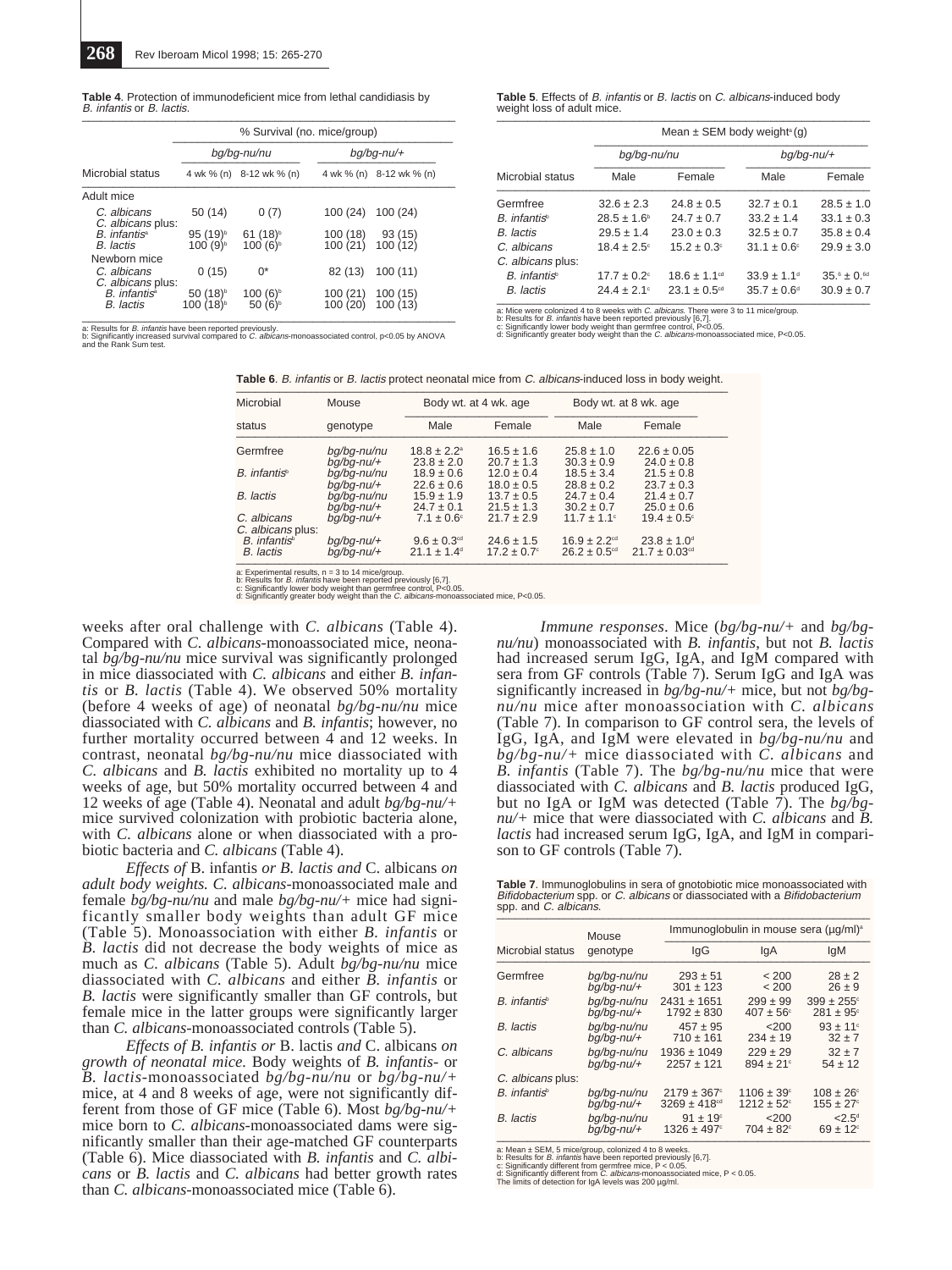## **DISCUSSION**

As probiotic bacteria, *Bifidobacterium* spp. hold promise for providing benefits to the host that include: protection of neonatal animals from pathogenic viruses, bacteria, and fungi [6,7,15,20], production of growth promoting factors for the host [21], providing adjuvant activity for antigens of pathogenic bacteria [16], and functioning as anti-inflammatory agents [10]. In a recent study, we compared the capacity of *B. infantis* with *Lactobacillus acidophilus, Lactobacillus reuteri,* and *Lactobacillus casei* to protect immunodeficient *bg/bgnu/nu* mice from lethal candidiasis, and we found *B. infantis* to be more protective than the *Lactobacillus* spp. [7]. In the present study, we compared the capacities of *B. infantis* and *B. lactis*, from two different culture sources, to protect mice from candidiasis. The two *Bifidobacterium* spp. promoted similar protective effects against candidiasis.

The two isolates, although from different sources, are both closely related, genetically, to *B. animalis* [22]. Recently, the *Bifidobacterium* Bb-12 isolate from Chr. Hansen's Laboratory was identified as a new species, *B. lactis* [18]. It is important to consider that the identification and nomenclature of *Bifidobacterium* spp. is currently undergoing changes, which creates confusion in the identification of isolates being used for probiotics.

Our previous research indicated that *B. infantis* colonized the alimentary tracts of *bg/bg-nu/nu* mice and prolonged their survival after colonization with *C. albicans*, in comparison to *C. albicans*-monoassociated controls [7]. In this study, both probiotic bifidobacteria prolonged the survival of *bg/bg-nu/nu* mice after colonization with *C. albicans* (compared to *C. albicans*-monoassociated mice).

An important attribute of probiotic bacteria is their capacity to reduce systemic infections of endogenous origin by enteric pathogens [23]. We previously reported that *B. infantis* inhibited the dissemination of *C. albicans* from the gut to internal organs in *bg/bg-nu/nu* and *bg/bgnu/+* mice [7]. In this study, both *Bifidobacterium* isolates suppressed (compared with dissemination in *C. albicans*monoassociated mice) the incidence of disseminated candidiasis; however, whereas *B. infantis* protected both *bg/bg-nu/nu* and *bg/bg-nu/+* mice, *B. lactis* significantly protected *bg/bg-nu/nu* mice, but not *bg/bg-nu/+* mice, from disseminated candidiasis.

In a previous study [7], *B. infantis* was unable to protect *bg/bg-nu/nu* mice from gastric candidiasis, compared to gastric candidiasis in *C. albicans*-monoassociated mice. In this study, *B. lactis* was able to protect *bg/bg-nu/nu* mice against gastric candidiasis. The latter results suggest that species of *Bifidobacterium* differ (perhaps by different mechanisms of probiotic protection) in their capacity to protect mice from gastric candidiasis.

Another protective attribute of probiotic bacteria is their capacity to suppress viable *C. albicans* in the alimentary tracts of *bg/bg-nu/nu* and *bg/bg-nu/+* mice [7]. In this study, prior colonization with either *B. infantis* or *B. lactis* resulted in lower numbers of *C. albicans* in their alimentary tracts than in *C. albicans*-monoassociated mice. There was a significantly greater suppression of *C. albicans* in the alimentary tracts of mice colonized with *B. lactis*, than with *B. infantis*. The latter results also support the observation that *Bifidobacterium* spp. differ in their capacity to inhibit *C. albicans* in the murine intestinal tract.

We previously reported that orogastric *C. albicans* infections in adult *bg/bg-nu/nu* mice induced weight loss and that some probiotic bacteria were able to prevent the *C. albicans*-induced weight loss [7]. In this study, the bifidobacteria protected adult female *bg/bg-nu/nu* and *bg/bgnu/+* mice from weight loss that occurs in *C. albicans*-colonized mice; however, the diassociated mice still weighed less than GF controls. The growth of newborn *bg/bg-nu/nu* and *bg/bg-nu/+* mice colonized with *C. albicans* (i.e., born to *C. albicans*-colonized mothers) is also suppressed, in comparison to the body weights of GF controls [7]. In this study, the growth of male and female *bg/bg-nu/+* pups born to *C. albicans* and *B. infantis*- or *C. albicans* and *B. lactis*-colonized mothers was significantly improved at 4 weeks of age compared to the growth of pups born to *C. albicans*-monoassociated mothers. Thus, both bifidobacteria were able to protect the pups against *C. albicans*-induced weight loss.

Except for a significantly better suppression of disseminated candidiasis by *B. infantis*, *B. lactis* was found to be more efficient at protecting mice (e.g., by inhibition of *C. albicans* colonization of the alimentary tract, suppression of gastric candidiasis, and protection of adult  $bg/bg\text{-}nu/nu$  mice from lethal candidiasis) than *B*. *infantis*. *f*he better protection afforded by *B. lactis* than *B. infantis* may be related in some ways to host adaptation of the *B. lactis* strain in these mice. Some authors have reported that host adaptation (survival) is important for probiotic organisms to produce the therapeutic effects [9,24,25]. Our results support the latter hypothesis since both bifidobacteria survived in the alimentary tracts of these mice; however, it should be noted *B. infantis*, was also quite effective at protection of immunodeficient mice from candidiasis.

In this study, the amounts of IgA, IgM, and IgG in sera from the *Bifidobacterium* spp. and *C. albicans*-colonized mice were measured to ascertain whether the differences in protective capacities of *B. infantis* and *B. lactis* for mucosal and systemic candidiasis could be explained immunologically. Indeed, *B. infantis*-monoassociated *bg/bg-nu/nu* and *bg/bg-nu/+* mice had higher levels of serum immunoglobulins than *B. lactis*-monoassociated mice, and *bg/bg-nu/+* mice diassociated with *C. albicans* and *B. infantis* had more IgG production than the *B. lactis* and *C. albicans*-diassociated mice. This ability of *B. infantis* to induce antibody production better than *B. lactis* could explain why *B. infantis* protected the mice better against disseminated candidiasis than *B. lactis*.

In conclusion, two *Bifidobacterium* spp., obtained from two different commercial sources, were compared for their capacity to protect immunodeficient mice from orogastric and systemic candidiasis. Our data show that the isolates (identified as the same species, *B. animalis* by ribosomal RNA typing) manifested different probiotic properties against candidiasis *in vivo*. *B. infantis* provided better protection of immunodeficient mice from disseminated candidiasis, whereas *B. lactis* protected mice from gastric candidiasis better than *B. infantis*. Overall, our results show that different isolates of bifidobacteria can provide important protective effects against candidiasis in immunodeficient mice.